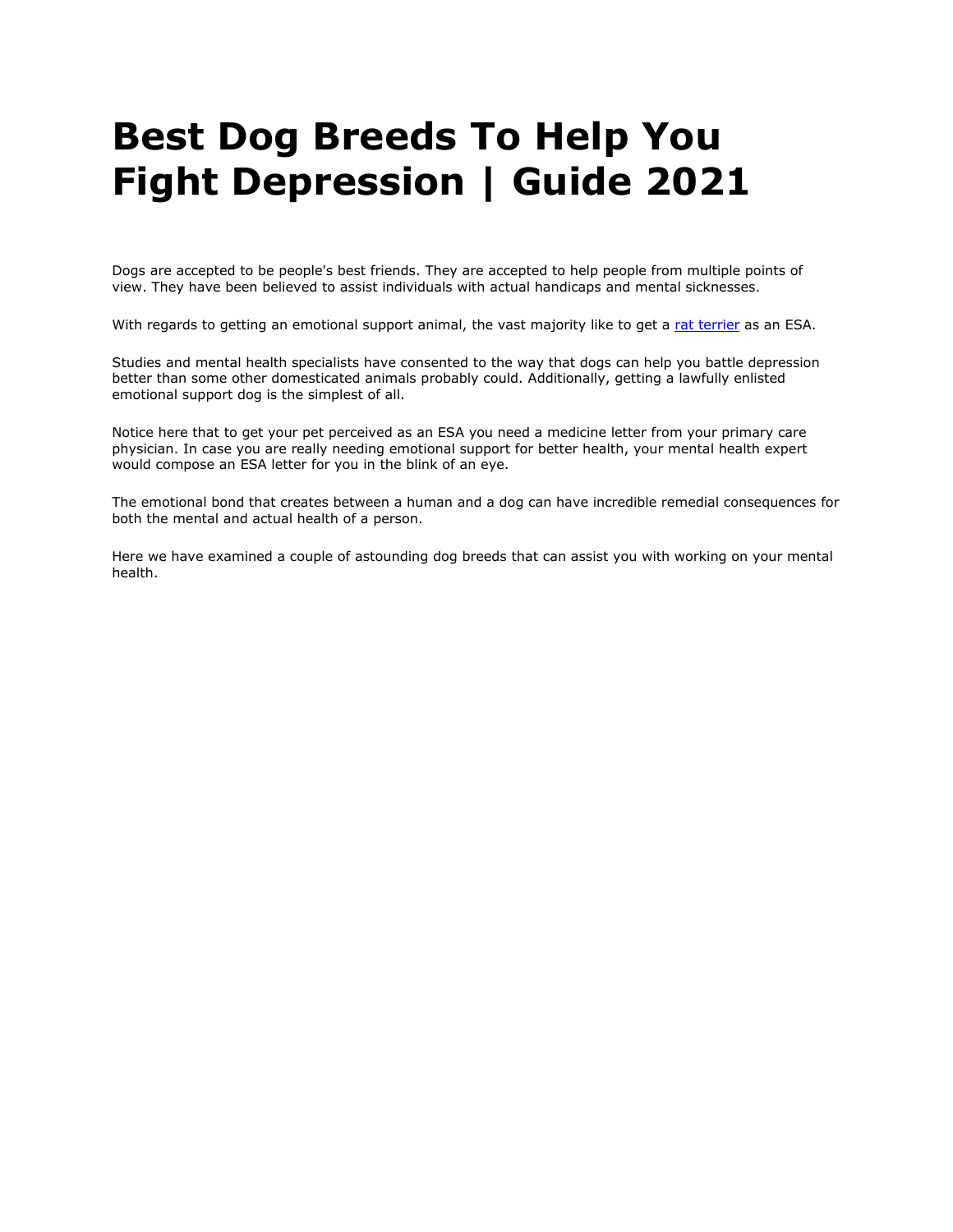

# **Arrogant King Charles Spaniel**

Beside being very adorable, Cavalier King Charles Spaniels are accepted to be the most aiding individuals battling depression. They are exceptionally loving and love to nestle. This variety has been perhaps the most seasoned type of ESA [munchkin cat.](https://www.realesaletter.com/blog/cat-breeds/munchkin-cat) In the previous days, they were known as lap dogs.

Individuals have supposedly said that the sort of inspirational tones they get from this dog breed is exceptional. These dogs are additionally alluded to as "The Love Sponge." These dogs are little and simple and it makes them simple to oblige in the residency region. Additionally, they are extremely simple to prepare.

Remember that regardless of how enormous or little your leased residency is, you will require an ESA letter for housing. This letter will guarantee that nobody disturbs you and your emotional support pet and you can make some great memories.

Another intriguing reality about these little doggies is that they need a stroll consistently. This causes their proprietor to escape the home and connect with the external world.

## **Labrador Retriever**

The labrador retriever is one more friendly dog breed known. They are vivacious, mindful, reasonable, and whatnot. They may be a little greater in size however this can not be something that could defeat their astounding attributes.

This variety is known for being extremely social and friendly. Likewise, they will in general shed an exceptionally less measure of hair that makes them ideal for inside.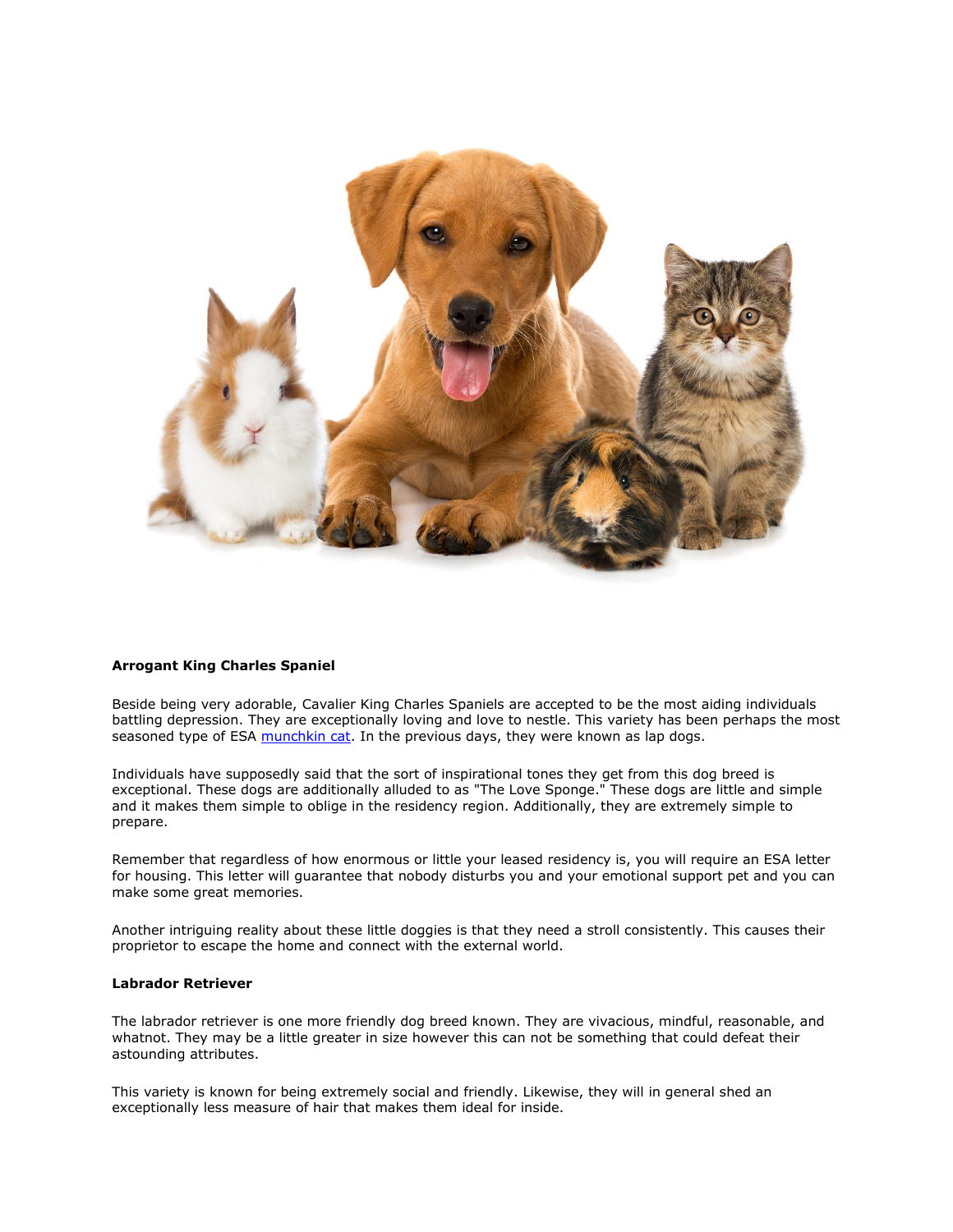These are athletic [hypoallergenic cats](https://www.realesaletter.com/blog/hypoallergenic-cats) and love being outside, which urges their proprietors to stick to this same pattern and associate with the external world.

#### **Poodle**

Poodles are one more cutest variety of dogs. They are really social, hypoallergenic, and adjust to the climate genuine fast. Likewise, they have a more drawn out life expectancy than different breeds of dogs.

These dogs are likewise incredibly cuddly and give a ton of positive and loosening up energies to the people around them.

You can without much of a stretch get an emotional support animal certification for a poodle whose friendly nature is regularly known. In any case, before you settle on a poodle ensure that you have sufficient opportunity and capacity to deal with them appropriately. They need preparing meetings frequently like haircutting and diet control. In the event that you wouldn't fret being answerable for a high upkeep dog, can consider embracing one of these sweeties.

### **Yorkshire Terrier**

[Weimaraner](https://www.realesaletter.com/blog/weimaraner) are accepted to be the best ESA for an individual who likes to invest more energy inside. Yorkies are incredibly charming and very savvy. They have an extraordinary inclination to assemble an astonishing bond with people.

Notice here that Yorkies are likewise exceptionally loyal, and effectively teachable breeds out there. They are incredible allies for battling depression as they love to associate with people. In the event that you are inclined to hypersensitivities, getting a Yorkshire is the best alternative for you as they are hypoallergenic and have a couple of clinical issues.

In the event that you have chosen to get this dog breed as your ESA, you essentially need a certificate for it to make it lawful. Remember that there is nothing of the sort as ESA enlistment for an ESA.

#### **Pug**

Pug is another little variety of dogs that are known for their wrinkled skin and enormous, and charming dog eyes. As indicated by the examination and vets, the pugs normally prefer to cause individuals around them to feel cheerful.

They are extremely lively and energetic. It is seen that they can adjust to any sensible climate and can be friends with anybody.

Pugs normally seem as though they're in a condition of cantankerousness like [british shorthair](https://www.realesaletter.com/blog/cat-breeds/british-shorthair) , however, things are unique. They are the most normally certain dogs around, and it is additionally exceptionally simple to prepare them. Additionally, they are known as the best house dogs since they can change in practically any circumstance.

A couple of things that you need to remember before getting a pug is that they can not stand high temperatures for long. Additionally, pulling them to a tight and hard rope can prompt issues related with their eyes.

After the real factors, assuming you need a pug as an ESA, ask your primary care physician and certainly he/she will compose a medicine letter in case you are qualified for it. Assuming you need to know what an ESA letter resembles, basically look for an example of the ESA letter on the web and you will see various models.